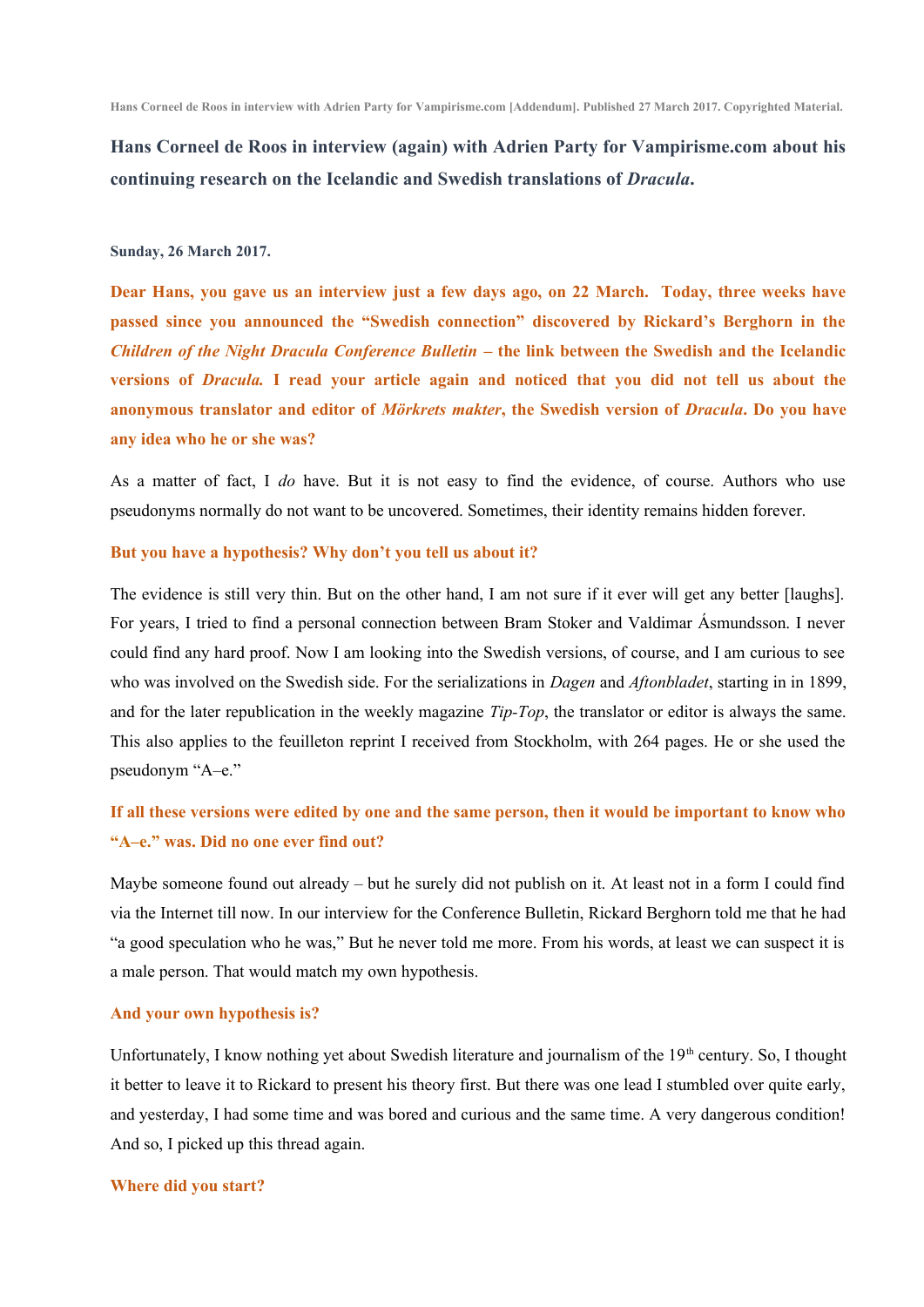I was convinced that this translator-editor, if it was not Harald Sohlman himself, the Editor-in-Chief of *Dagen* and *Aftonbladet*, must have been be a person quite close to him, an author or journalist he trusted. Both in Hungary and in Iceland, it was the Editor-in-Chief who translated the novel himself. It is like in any other company, I think. The boss never has time for anything, but he wants to decide what paintings are hanging on the walls of the office, or what sculpture is standing in the entrance hall. The serialization of Stoker's novel was an important project, both in Sweden and in Iceland. The newspapers tried to attract new readers with an exceptional story, and to win more subscribers. Therefore, I thought that Sohlman would not leave this translation – or rather this adaptation, as the Swedish says that *Mörkrets makter* is a "Svensk bearbetning" – to some subordinate employee or to an unexperienced writer. *Mörkrets makter* shows that this translator/editor must have had a very quick pen in order to create the daily episodes and the reprint more or less simultaneously. Someone who could write fluently and had an erudite background – assuming here that he added at least some of the details himself. A professional book author or a senior journalist. So that was one starting point for me. The other one is the pseudonym as such, of course. " $A-e$ " suggests that this person has a name that starts with "A" and ends with "e." Or that "A" and "E "are two outstanding letters in any other way.

### **And where did these thoughts lead you?**

I started looking for persons that would meet all criteria:

- [A] Professional authors or journalists
- [B] A personal connection with Harald Sohlman
- [C] A certain authority and a broad education or interest
- [D] The letters "A" and "E" as important letters in their name.

Mathematically speaking, I was looking for the overlap or intersection of four different sets. But as I did not know much about Sohlman and his colleagues, I decided to start with the Swedish newspaper archives, assuming that an anonymous but otherwise well-respected translator, author or journalist would show up in the newspapers, sooner or later. And because this person should be connected to Harald Sohlman, I simply started searching for articles mentioning Sohlman, hoping that Mr. X would be mentioned there as well. I only selected articles between 1 January 1890 and 31 December 1901, as the contact should not be older than 10 years and persons who became connected with Sohlman only after 1901 might be irrelevant.

### **And what did you find?**

One trivial problem was that the name of Sohlman, being the Chief Editor of both *Dagen* and *Aftonbladet*, was printed at the top of every newspaper. This caused a lot of noise in my data. I had to select only those entries in which Harald Sohlman was mentioned next to other people he worked with or with whom he had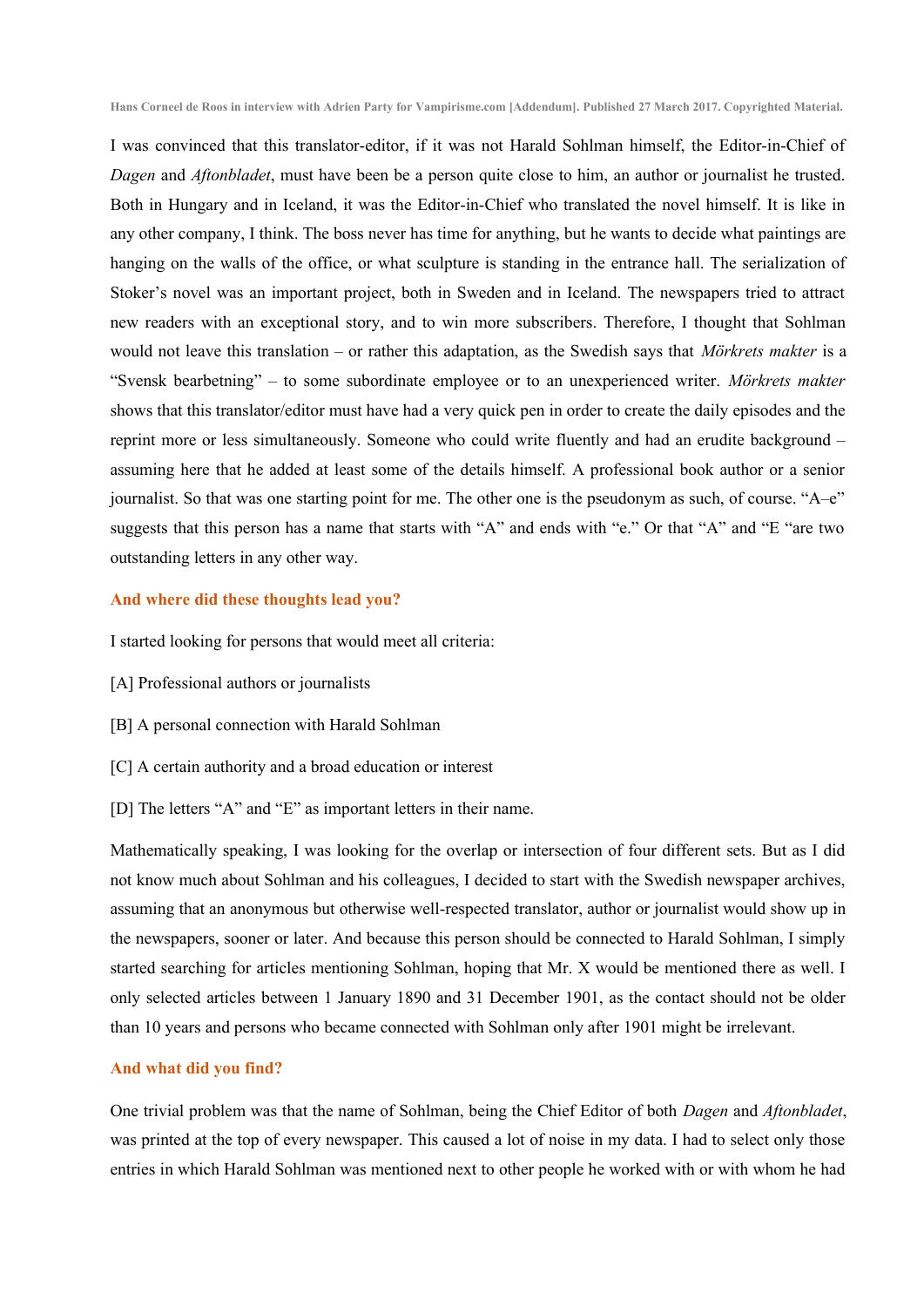met at some dinner or meeting or some other official event, etc. I only took a closer look at the snippets that looked promising to me; many of them were repeated, like official announcements or advertisements.

The first interesting lead were snippets that listed the editorial staff of *Aftonbladet* for the year 1892. Here we find a "Redaktionsekreterare," an editorial secretary, named **Gustaf A. Aldén**. In other snippets, he is listed as "Redaktör" (editor) directly next to Sohlman, while the other journalists only were mentioned as "medarbetare" (employees or free-lancers). Moreover, this Aldén was a "fil. kand," while Sohlman himself was a "jur. kand." This means, Sohlman had studied Law, Aldén Philosophy. With two capital letters "A" in his name and an accentuated "é," he could be an interesting candidate. But by the end of 1892, his book with the title "Medborgarens bok" (Citizens Book) was published, and in 1893, we do not see his name next to that of Sohlman anymore. Aldén still appears in other contexts, as "Redaktör" or "Redaktionsekreterare," but no cooperation or contact with *Aftonbladet* and Sohlmann is documented any more.

#### **Was this the only suitable candidate you could find?**

Fortunately, I found another series of snippets, from the first half of the year 1899, just before the serialization of *Mörkrets makter* in *Dagen* started. In May 1899, the release of a commemorative publication or *Festschrift* was announced, in honor of the 25<sup>th</sup> anniversary of **Publicistklubben.** This association of journalists and photographers was the lead I had detected two weeks ago already; Sohlman seemed to be a regular member. But I had forgotten to make proper screenshots and when I had difficulties tracing it again, I did not follow up immediately; the comparison between the Swedish and the Icelandic texts was more urgent. Publicistklubben remained at the back of my mind, though, as it might have offered Sohlman an ideal opportunity to meet and co-operate with other high-ranking journalists. Now this release of the *Festschrift* publication seemed promising to me, as the advertisements contained the names of all collaborators. Under the heading "Textbidrag" (Text contributions), I saw not only Sohlman's name (which was the keyword of my search), but also that of a certain **"Andersson-Edenberg"** – sometimes spelled with one "s" only. As the "A" and the "E" stood out in this name, I decided to take a closer look. Two articles, in *Aftonbladet* and in *Svenska Dagbladet* of 26 May 1899, revealed that Mr. A. Andersson-Edenberg, together with Mr. H. Victorin, had been the editor of this commemorative publication and played a leading role in the society. As Harald Sohlberg was the Editor-in-Chief of one of Sweden's leading newspapers, it only seemed logical that he had been well acquainted with this Andersson-Edenberg.

### **Could you find out more about Andersson-Edenberg's career as a journalist?**

Searching for occurrences of this name in the Swedish newspapers now, I found out that Andersson-Edenberg till 1873 had been the editorial secretary of *Dagens Nyheter.* For the year 1873, he is listed among the "ordinarie medarbetare" (regular staff) of *Svenska Familj-Journalen*. An advertisement in *Kalmar* of 29 December 1883 shows that he now was **Editor-in-Chief** of the *Familj-Journalen*. It thus became clear to me that in 1899, with his decades of experience, his name must have had quite some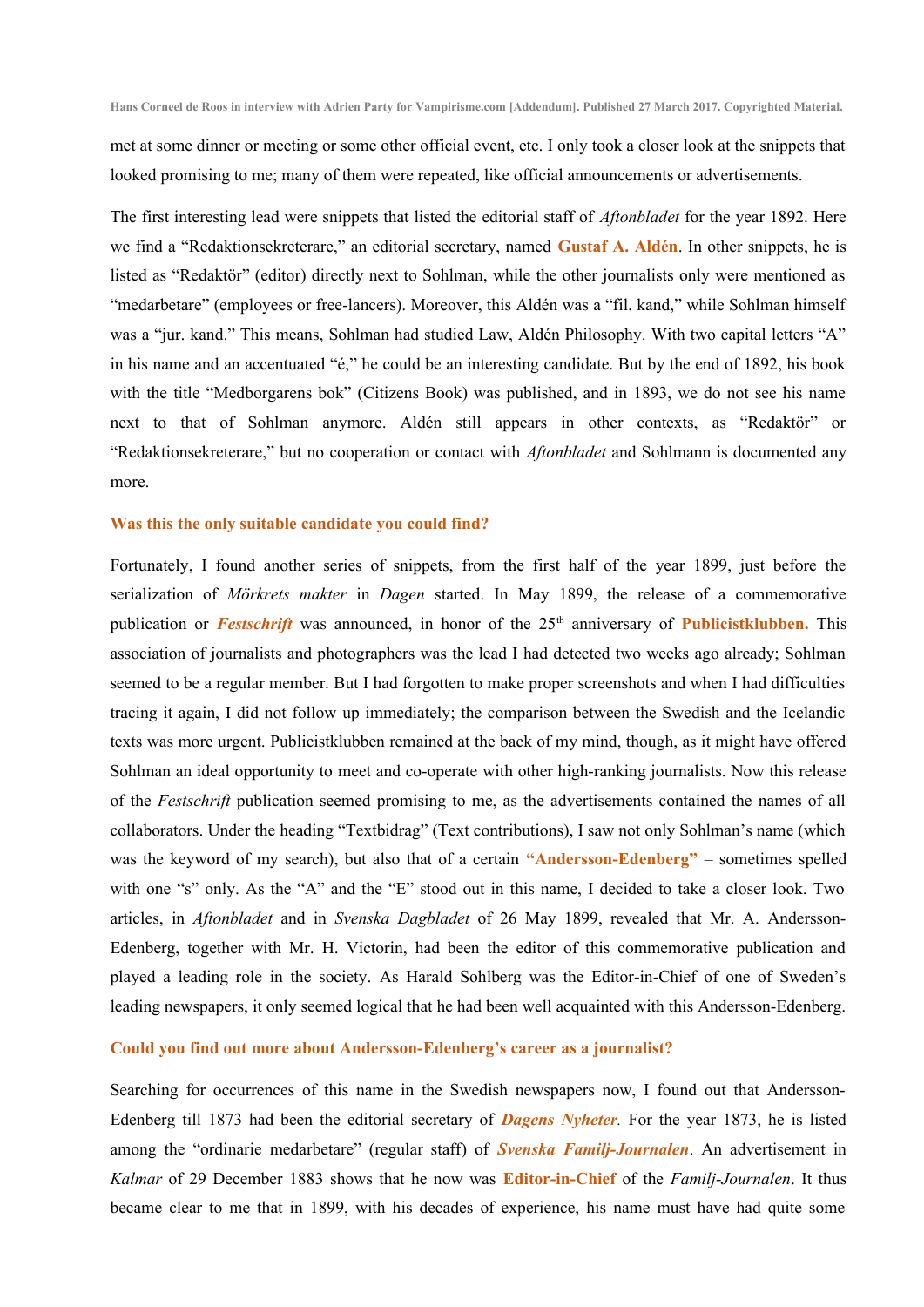weight in Swedish journalistic circles. In the report on the Olympic Games in Stockholm in 1912, his name is prominently listed as a member of the Press Committee.

Another important clue is that already Harald's father, August Sohlman, had written contributions to *Svenska Familj-Journalen* in 1873 – at least, he had *promised* to do so – when Harald was 15 and Albert was nearly 40*.* Harald's father died in June 1874, in a boat accident. I also just found out that both Albert and Harald had both been active in committees formed at the Twelfth Meeting of Journalists in August 1895; together with other colleagues, Harald took responsibility for organizing the 13<sup>th</sup> Meeting in Visby in 1898. In December 1895, there was a meeting of *Publicistklubben* where the preparation of the international press congress in Stockholm in 1897, the year of the Stockholm World's Fair, was discussed. Again, Harald Sohlman was involved in this initiative, while Albert was a member of the committee preparing am event to celebrate the association's yearly festivities on 25 January 1898. Moreover, Andersson-Eden actively supported better pensions and other social security plans for journalists. Without having further details now, I suspect that Albert and Harald must have regularly met even before the preparation of the 1899 *Festschrift*.

#### **Did you find out more about Andersson-Edenberg's personal backgrounds and interests?**

As my research efforts are extremely fresh still, I can only offer some fragmentary information here.

- From genealogical websites, I found out that Anders Albert Andersson-Edenberg was born on 5 April 1834 in Helgarö forsamling, Edeby, in Södermansland, east of Stockholm. He had seven brothers and sisters, all younger than him, except Erik Albert (\*1830) and Emma Charlotta (\*1832) – but they both died still in the year they were born – Emma Charlotta even within two weeks. His little sister Anna-Sophia (\*1845) died in 1850 already, five years old. These must have been very hard times in the Swedish countryside.
- In the years 1857-59, Anders Albert started out as a teacher at an agricultural school. From 1864 on, he worked as a journalist.
- On 17 May 1867, he married Gabriella (Gella) Magnus. They had five children: 3 boys and two girls. Gella died on 25 September 1899, while the *Mörkrets makter* serialization was still running. Their daughter Agnes died of blood poisoning on 26 December 1900.
- After his journey to Rome, he published a long text or a booklet about his stay there: *Ett besök i Rom 1870.*
- Already his article *Flitens skrinlaga frukter* about the accumulation of capital and the virtue of frugality (*Svenska Familj-Journalen,* Year 1872, Volume 11, pp. 213-215), shows that he had in interest in developing a broad philosophical understanding of society.
- In August 1874, he was one of the initiators of Publicistklubben.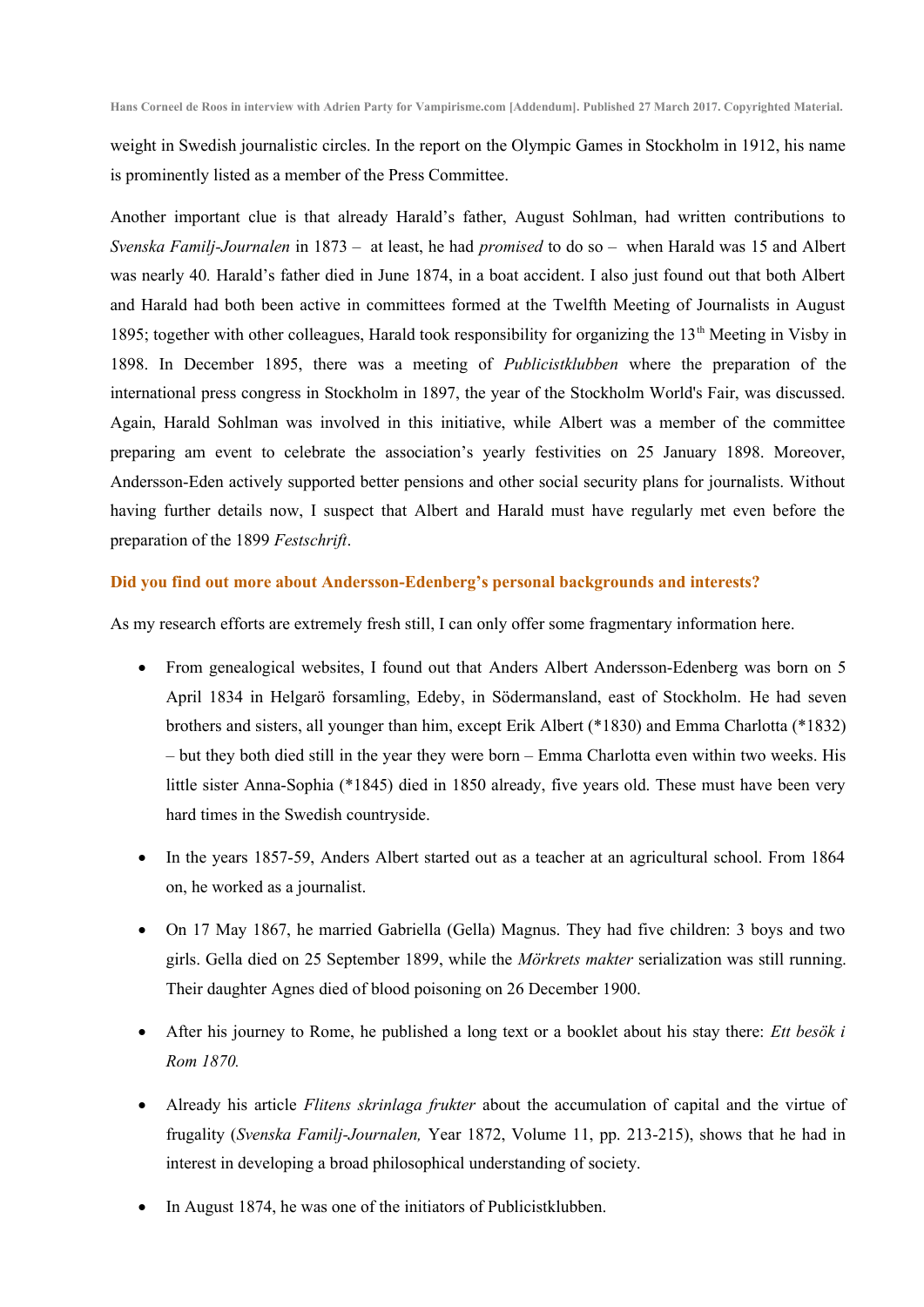**Hans Corneel de Roos in interview with Adrien Party for Vampirisme.com [Addendum]. Published 27 March 2017. Copyrighted Material.**

He died on 24 March 1913 and was buried on 31 March.

# **Why do you think that of all people, Anders Albert Andersson-Edenberg actually may have been the person you were looking for?**

First, there are the criteria we already discussed: long years of journalistic experience, fluid writing, travel abroad, erudite, on equal footing with Harald Sohlman, and their recent cooperation for the *Festschrift*. And then the name itself, of course. **Anders Albert Andersson-Edenberg. In initials: A.A.A-E. That sounds like a name that could be shortened to "A‒e".**

And I found out something more. I discovered that this Anders Albert had been translating stage plays from Norway, written by Bjørnstjerne Bjørnson (1832-1910), the 1903 Nobel Prize Winner in Literature. Andersson-Edenberg translated, among others, the play *Mellan drabbningarne: skådespel i en akt.* This translation was published by Bonnier in Stockholm in 1867. And, as the title page shows, Anders Albert Andersson-Edenberg used a pseudonym here: A.E. In my eyes, that pretty much looks like " $A-e$ ".

 **Source** : *Mellan Drabbningarne. Skådespel I En Akt*. Af Björnstjerne-Björnson. Öfversatt Av A. E. (Uppförd å Kongl. Dramatiska Theatern i Stockholm). Stockholm: Albert Bonniers Förlag/ Alb. Bonniers Boktryckeri, 1867.

For the translation of two other plays by Bjørnson, *En glad gosse – Skildring ur folklifvet* and *Jonas Tværmoses missöden*, he used the pseudonym "Erzo."

 **Source** : Linnstrom, Hjalmar. Svenskt Boklexikon. Aren 1830-1865. Part A—L. Stockholm: Hjalmar Linnströms Förlag, 1883. p. 134, p. 192

It seems that our Anders Albert, for one reason or another, preferred to work under a pseudonym for such translations.

**Are there any other known pseudonyms he worked under?**

Until now, I found nine:

| A.E.            | Edbg           | <b>Erzo</b>    |
|-----------------|----------------|----------------|
| $A. E-g$        | Eg             | <b>Chippus</b> |
| <b>Adauctus</b> | $E-\mathbf{g}$ | <b>Testis</b>  |

**Source:** Kungliga biblioteket/Sveriges nationalbiblotek. *Sveriges periodiska litteratur. Pseudonym- och Signaturregister*

As I checked in the newspaper archives, he used the name "Chippus" in 1868 already – for *Dagens Nyheter*, he commented on an important art exhibition. "Audactus" and "Testis" are names he used for his columns as a Stockholm correspondent in the 1890s. Altogether, we see four fantasy names; the other five are combinations of letters and hyphens. I think that "A—e" would fit very nicely in this collection.